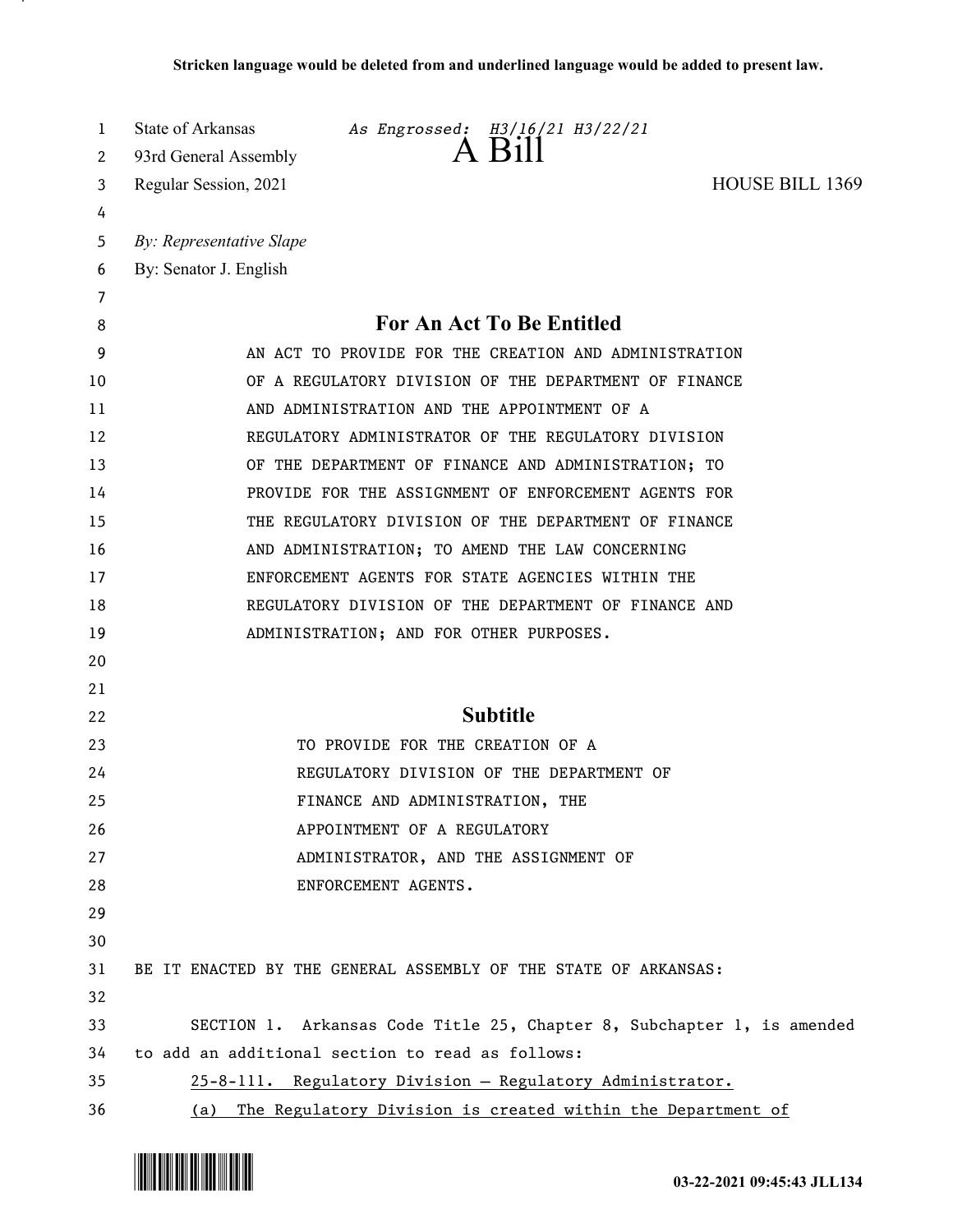| 1  | Finance and Administration and is designated as a law enforcement agency.    |
|----|------------------------------------------------------------------------------|
| 2  | Notwithstanding § 25-8-101(b), the Governor shall appoint a<br>(b)(1)        |
| 3  | Regulatory Administrator of the Regulatory Division.                         |
| 4  | The Regulatory Administrator shall:<br>(2)                                   |
| 5  | (A)<br>Serve at the pleasure of the Governor;                                |
| 6  | (B)<br>Report to the Secretary of the Department of Finance                  |
| 7  | and Administration;                                                          |
| 8  | Maintain oversight of the Regulatory Division, which<br>(C)                  |
| 9  | shall consist of:                                                            |
| 10 | (i)<br>The Alcoholic Beverage Control Division;                              |
| 11 | The Alcoholic Beverage Control Enforcement<br>(iii)                          |
| 12 | Division;                                                                    |
| 13 | (iii) Arkansas Tobacco Control; and                                          |
| 14 | The Arkansas Racing Commission; and<br>(iv)                                  |
| 15 | (D)(i) Assign personnel as enforcement agents of the                         |
| 16 | Regulatory Division.                                                         |
| 17 | An enforcement agent assigned under this<br>(ii)                             |
| 18 | section:                                                                     |
| 19 | (a) Shall be considered a full-time law                                      |
| 20 | enforcement officer after meeting standards established by the Arkansas      |
| 21 | Commission on Law Enforcement Standards and Training under § 12-9-101 et     |
| 22 | $seq.$ ;                                                                     |
| 23 | Has statewide law enforcement authority;<br>(b)                              |
| 24 | and                                                                          |
| 25 | Has the right to enter, inspect records,<br>(c)                              |
| 26 | and seize contraband in or on any licensed premises as a condition of the    |
| 27 | license or permit.                                                           |
| 28 |                                                                              |
| 29 | Arkansas Code § 3-2-210 is repealed.<br>SECTION 2.                           |
| 30 | 3-2-210. Authority of enforcement agent - Deputy Director of Education       |
| 31 | - Law enforcement officer.                                                   |
| 32 | (a) The right of any enforcement agent, law enforcement officer, or          |
| 33 | the Deputy Director of Education of the Alcoholic Beverage Control Division, |
| 34 | when duly designated by the Director of the Alcoholic Beverage Control       |
| 35 | Enforcement Division, to enter, inspect records, and seize contraband in or  |
| 36 | on any licensed premises shall be deemed to be a condition of the license or |